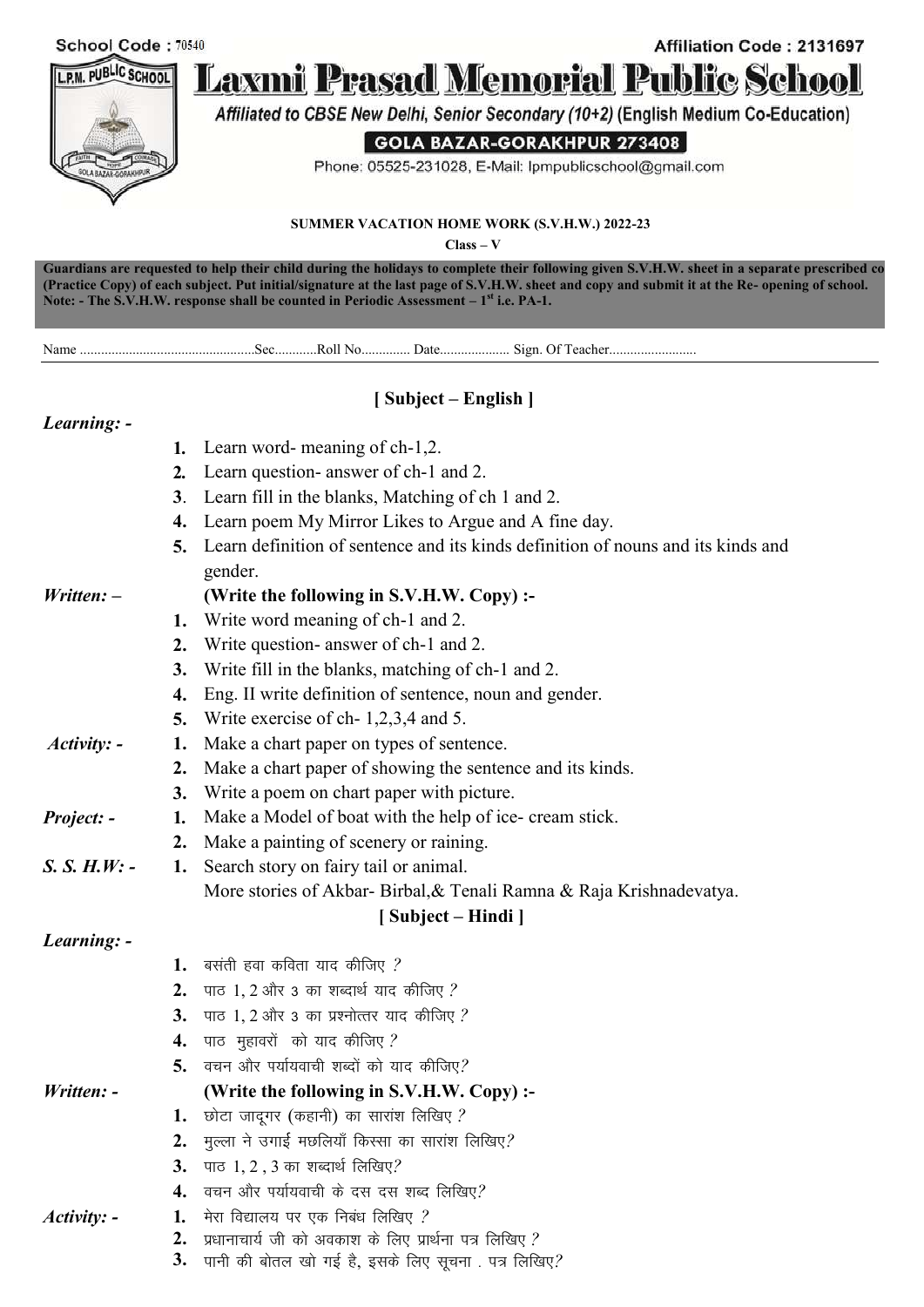|                 |          | (2)                                                                                                                                                |
|-----------------|----------|----------------------------------------------------------------------------------------------------------------------------------------------------|
| Project: -      | 1.       | नया घर खरीदने के लिए विज्ञापन तैयार कीजिए ?                                                                                                        |
|                 | 2.       | चार्ट पेपर पर प्राकृतिक दृश्य बनाइए ?                                                                                                              |
|                 | 3.       | बागवानी के लिए इस्तेमाल होने वाली सामग्री के नाम स्कैब बुक पर लिखिए ?                                                                              |
| $S. S. H.W: -$  | 1.       | बसती हवा के रचयिता 'केदारनाथ अग्रवाल जी'का जीवन – परिचय पता करके लिखिए ?                                                                           |
|                 |          | [Subject – Mathematics]                                                                                                                            |
| Learning: -     |          |                                                                                                                                                    |
|                 |          | 1. Learn Rules of simplification.                                                                                                                  |
|                 | 2.       | Learn Indian place value system.                                                                                                                   |
|                 | 3.<br>4. | Learn International place value system.                                                                                                            |
|                 | 5.       | Learn multiplication table from 1 to 20.<br>Learn all the rules of writing Roman Numerals.                                                         |
|                 |          |                                                                                                                                                    |
| Written: -      |          | (Write the following in S.V.H.W. Copy) :-                                                                                                          |
|                 | 1.       | Write multiplication table from 1 to 20.                                                                                                           |
|                 | 2.       | Do solve Q. No 1 and 2 of Exe.2.                                                                                                                   |
|                 | 3.       | Do solve Q. No $1, 2$ and 3 of Exe 3 A.                                                                                                            |
|                 | 4.       | Do solve Q. No $1, 2$ and $3$ of Exe $3$ B.                                                                                                        |
|                 | 5.       | Do solve Q. No $1, 2, 3$ and 4 of Exe 4C.                                                                                                          |
| $Activity: -$   | 1.       | Make a chart paper showing Indian place value system and International Place value<br>system.                                                      |
|                 | 2.       | Make a chart paper showing Basic Roman symbol.                                                                                                     |
| Project:-       | 1.       | Make a Model of Protractor.                                                                                                                        |
|                 | 2.       | Make a file on the topic simplification.                                                                                                           |
| $S. S. H. W: -$ | 1.       | Paste the photo of the famous Indian mathematician shrinivasa Ramanujan and give a<br>brief introduction about him.                                |
|                 |          | [Subject – Science]                                                                                                                                |
| Learning: -     |          |                                                                                                                                                    |
|                 | 1.       | Learn keywords (Difficult words and their meaning) up to ch-3.                                                                                     |
|                 | 2.       | Learn short answer of ch, $1, 2, 3$ .                                                                                                              |
|                 | 3.       | Learn long answer of ch-1, 2, 3.                                                                                                                   |
|                 | 4.       | Learn notes Question / and objective question up to ch-3.                                                                                          |
|                 | 5.       | Learn about the scientist.                                                                                                                         |
|                 |          | 1. M.S Swaminathan 2. Charaka                                                                                                                      |
|                 |          | (Father of green revolution) (Father of Ayurveda)                                                                                                  |
| Written: -      |          | (Write the following in S.V.H.W. Copy) :-                                                                                                          |
|                 | 1.       | Explain about the Process of germination and parts of seed also and write in P.C.                                                                  |
|                 | 2.       | Write the definition of some topic.                                                                                                                |
|                 |          | (i) Vaccination (ii) Pasteurization (iii) First Aid (iv) Germination.                                                                              |
|                 | 3.       | Write shorts answer in your Practice copy.                                                                                                         |
|                 | 4.       | Write a 'Environment story in your own words'.                                                                                                     |
|                 | 5.       | Write exercises C,D of ch-1. B,I of ch-2, in Practice copy.                                                                                        |
| $Activity: -$   | 1.       | Make a chart on topic – Types of nutrients their sources, and what they are called.                                                                |
|                 | 2.       | Do a plantation by the sowing of seed and stem cutting and absorb the differences between<br>them.                                                 |
|                 | 3.       | Draw the types of microbes on a chart paper.                                                                                                       |
| Project:-       | 1.<br>2. | Make a thermacoal model of the stages of Germination and parts of seed.<br>Prepare a project file on topic-'Let us meet'. and introduced about him |
|                 |          | 1- M.S swaminathan 2- Charaka 3- Susruta.<br>$\sim$ del $\sim$ P and $\sim$                                                                        |

**3.** Make a model of Road sign.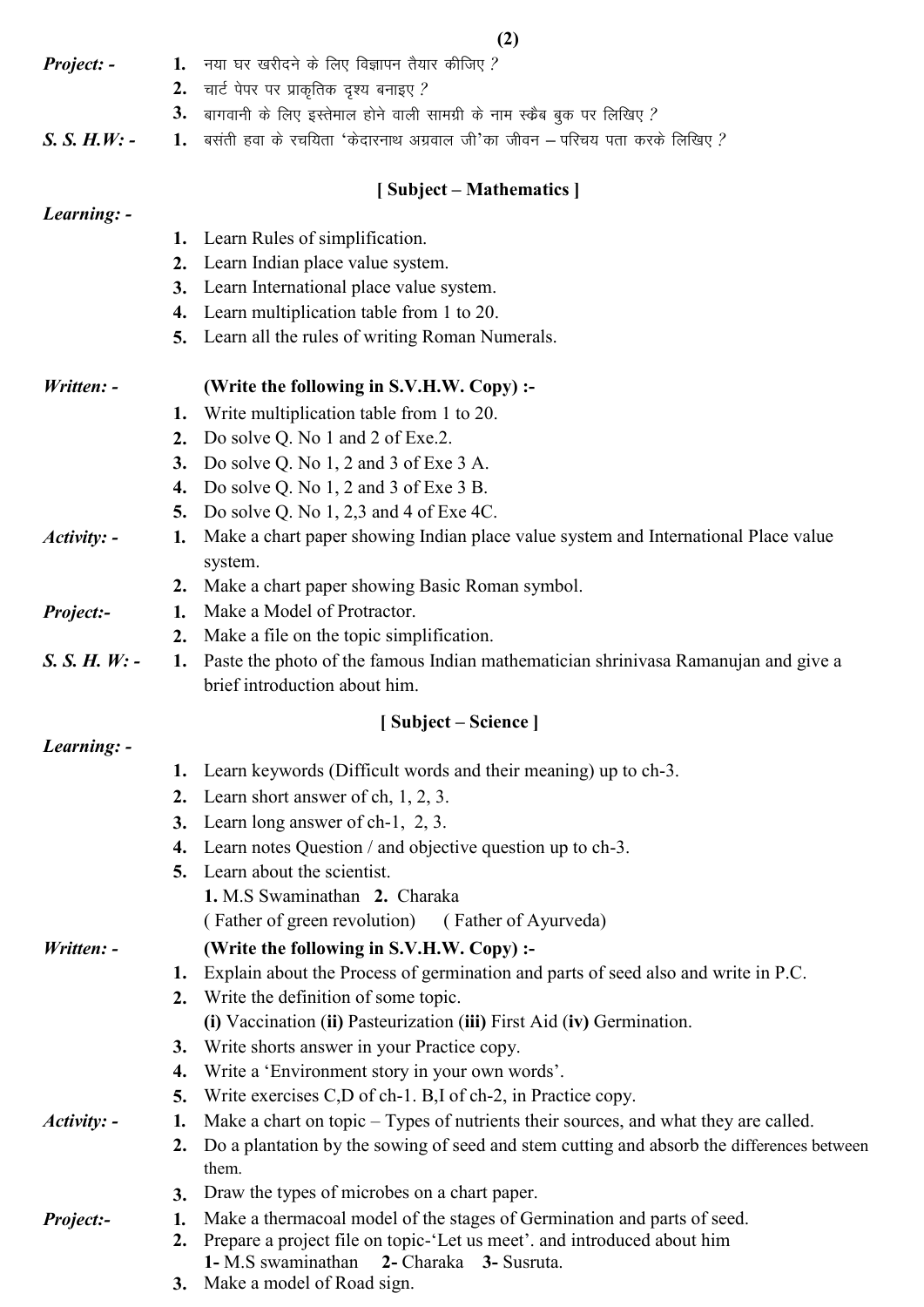**(3)**

| $S. S. H. W: -$ |    | 1. Do search which types of road sign that is given in your ch-3, and also write in your<br>practice copy where do you find it. |
|-----------------|----|---------------------------------------------------------------------------------------------------------------------------------|
|                 |    |                                                                                                                                 |
|                 |    | [Subject – Social Studies]                                                                                                      |
| Learning: -     |    | Learn the following things from your book.                                                                                      |
|                 | 1. | Learn all the new words from ch $1st to 4th$ .                                                                                  |
|                 | 2. | Learn the important definitions from ch $1st to 4th$ .                                                                          |
|                 | 3. | Learn the spellings of the hard words.                                                                                          |
|                 | 4. | Learn the MCQ'S from ch $1^{\text{st to}} 4^{\text{th}}$ .                                                                      |
|                 | 5. | Learn the short answer type questions.                                                                                          |
| Written: -      |    | (Write the following in S.V.H.W. Copy) :-                                                                                       |
|                 | 1. | Write the important and hard words from ch $1^{st to} 4^{th}$ in your P.C.                                                      |
|                 | 2. | Write about the importance of sun.                                                                                              |
|                 | 3. | Write the short answer type questions and practice to remember it.                                                              |
|                 | 4. | Write the names of the Indian states and Union Territories with their capitals.                                                 |
|                 | 5. | Write the name of the seven continents and five oceans of the worlds.                                                           |
| Activity: -     |    | Do the following activities with the help of guardians or internet.                                                             |
|                 | 1. | Find out the names of famous islands of the world.                                                                              |
|                 | 2. | Find and name the countries that lie on the equator.                                                                            |
|                 | 3. | How many countries are there in south America?                                                                                  |
| Project: -      |    | Do the following project during your summer vacation.                                                                           |
|                 | 1. | On an outline map of the world mark the seven continents and five oceans.                                                       |
|                 | 2. | Draw the pictures of solar system on a chart paper.                                                                             |
|                 | 3. | Draw an outline of the earth in your notebook, mark the Equator. The Prime Meridian.                                            |
| $S. S. H. W: -$ |    | Do the self search homework by the helps of yourself and internet.                                                              |
|                 | 1. | What is the latitude and longitude co-ordinates of your city.                                                                   |
|                 | 2. | Find out about the orbital movement of the other planets.                                                                       |
|                 |    | [Subject – Computer]                                                                                                            |
| Learning:-      |    |                                                                                                                                 |
|                 | 1. | Learn exercises of ch-1, 2.                                                                                                     |
|                 | 2. | Learn question $&$ answer of ch- 1, 2.                                                                                          |
|                 | 3. | Learn types of computer names.                                                                                                  |
|                 | 4. | Learn types of Input and output Devices.                                                                                        |
| Written: -      |    | (Write the following in S.V.H.W. Copy) :-                                                                                       |
|                 | 1. | Write exercises of ch-1,2.                                                                                                      |
|                 | 2. | Write question and answer of ch-1,2.                                                                                            |
|                 | 3. | Differentiate between Input and output Devices.                                                                                 |
| $Activity: -$   | 1. | Make a project on super computer.                                                                                               |
|                 |    | Write five lines about fifth generation computer.                                                                               |
| Project: -      |    | 1. Create a diagram of generation of computers.                                                                                 |
|                 |    | Write five line about mathematician Ramanujan.                                                                                  |
| $S. S. H. W: -$ |    | 1. Write something about C.P.U. processors. What is the role of C.P.U. processer in the                                         |
|                 |    | smooth functioning of computers?                                                                                                |
|                 |    | [Subject – General Knowledge]                                                                                                   |
| Learning:-      |    |                                                                                                                                 |
|                 | 1. | Learn names of states, their capital with their famous tourist places.                                                          |
| Written: -      |    | (Write the following in you S.V.H.W. Copy)                                                                                      |

**Write something about your favorite sports:-**